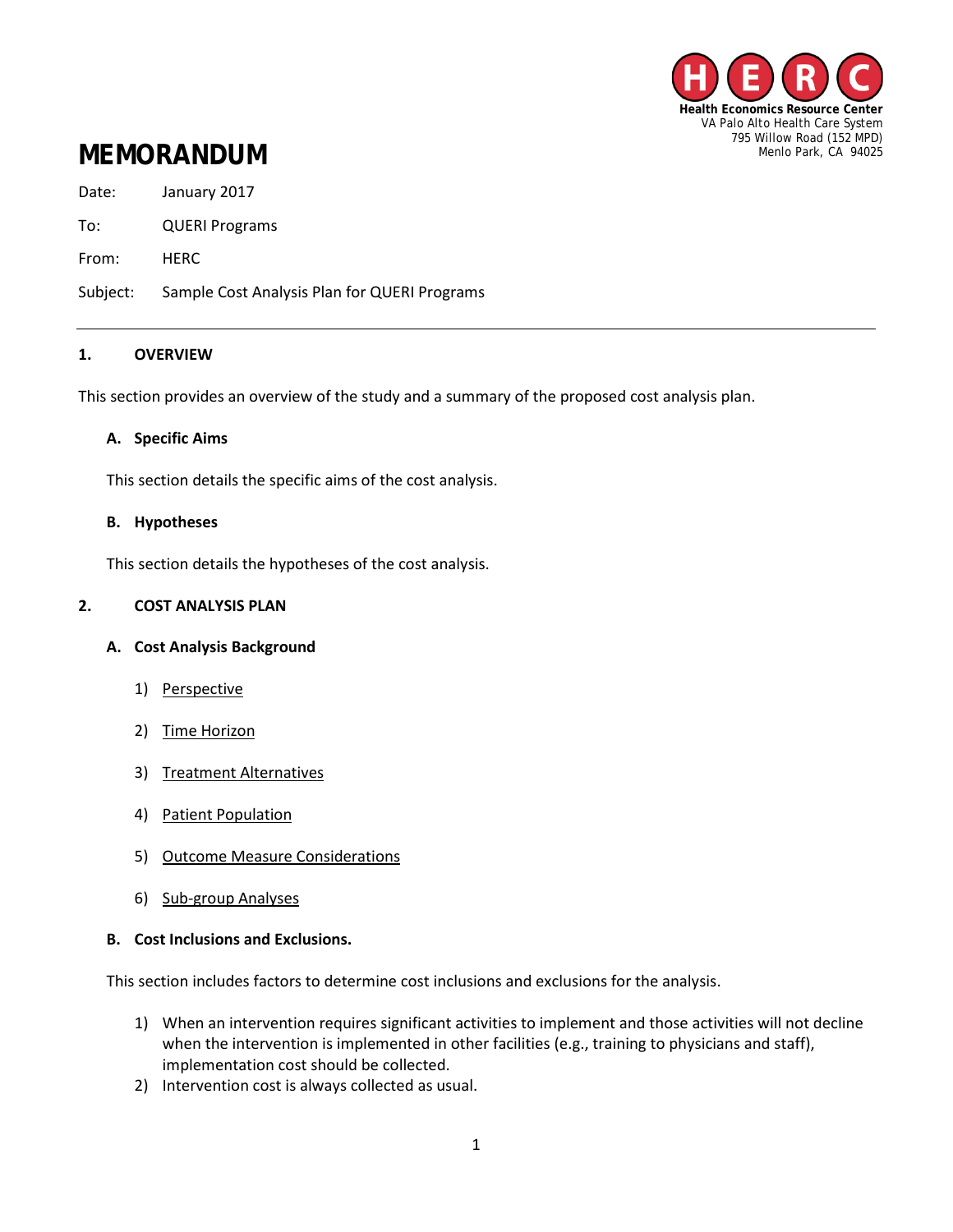3) Often, an intervention will lead to better health status and reduce healthcare utilization in the future. However, an intervention often requires more care. Therefore, a comparison of cost in healthcare utilization before and after the intervention is conducted to analyze the consequent healthcare utilization following the intervention. The hypothesis is that the cost increase in health care due to an intervention is balanced by a decline in healthcare utilization following the intervention due to improved health status. The ideal design is to also include a comparison group since there may be external factors that affect the costs of intervention patients during the study period.

## **C. Cost Identification.**

This section identifies the cost categories under the three stages of the implementation. This section also provides the programmer a more detailed data analysis plan to follow and execute.

- 1) Implementation. Implementation costs are generally measured by the micro-costing method and commonly include the following cost items:
	- a. Staff
		- *Project Implementation –* To estimate staff cost, we need to record FTE of persons who are involved in the project implementation, but do not include meeting participants (i.e., physicians, nurses, pharmacist and staff, etc.). If a staff works part time for this project, the macro method is to record the FTE designated to this person, and the micro method is to record the time of this staff spent for each activity. When using micro-costing, the indirect labor cost should be considered, such as the time for general training, administrative activity, vacation and sick leave, etc. When recording staff cost, we also need to know the title of the staff. Since staff salary varies within each employment category, we will use an average salary to estimate staff cost.
		- *Meeting time of participants* Implementation often requires training of physician, nurse etc. For each meeting, we need to record length of the meeting and number of participants by title of employment that matches VA employment pay category. Again, an average salary in each employment category will be used for cost estimation.
	- b. Supplies
		- *Equipment* Record the equipment needed to implement an intervention. If the equipment is shared by other services, estimate shared time (%) of use by the study project.
		- *Material* Manual, handbook, instruction, newsletter etc. Usually this type of service is contracted, and expenses can be recorded.
		- *Telephone/email* The telephone/email cost in this category contains only equipment and utilization cost. We should check actual marginal cost of using the services related to implementation because that can be quite different from the cost of setting up a new line.
- 2) Intervention. Intervention costs are also measured by the micro-costing method, including costs associated with the intervention. Consider what the primary components of the intervention include.
- 3) Consequent Cost. Consider the following information regarding the study design and objectives to determine the most appropriate measurement model for the healthcare utilization costs:
	- a. Control group To select a control group, we should try to ensure similarity between patients in the control and those in the intervention groups. We need to assess sample size to ensure we have the power to statistically detect differences.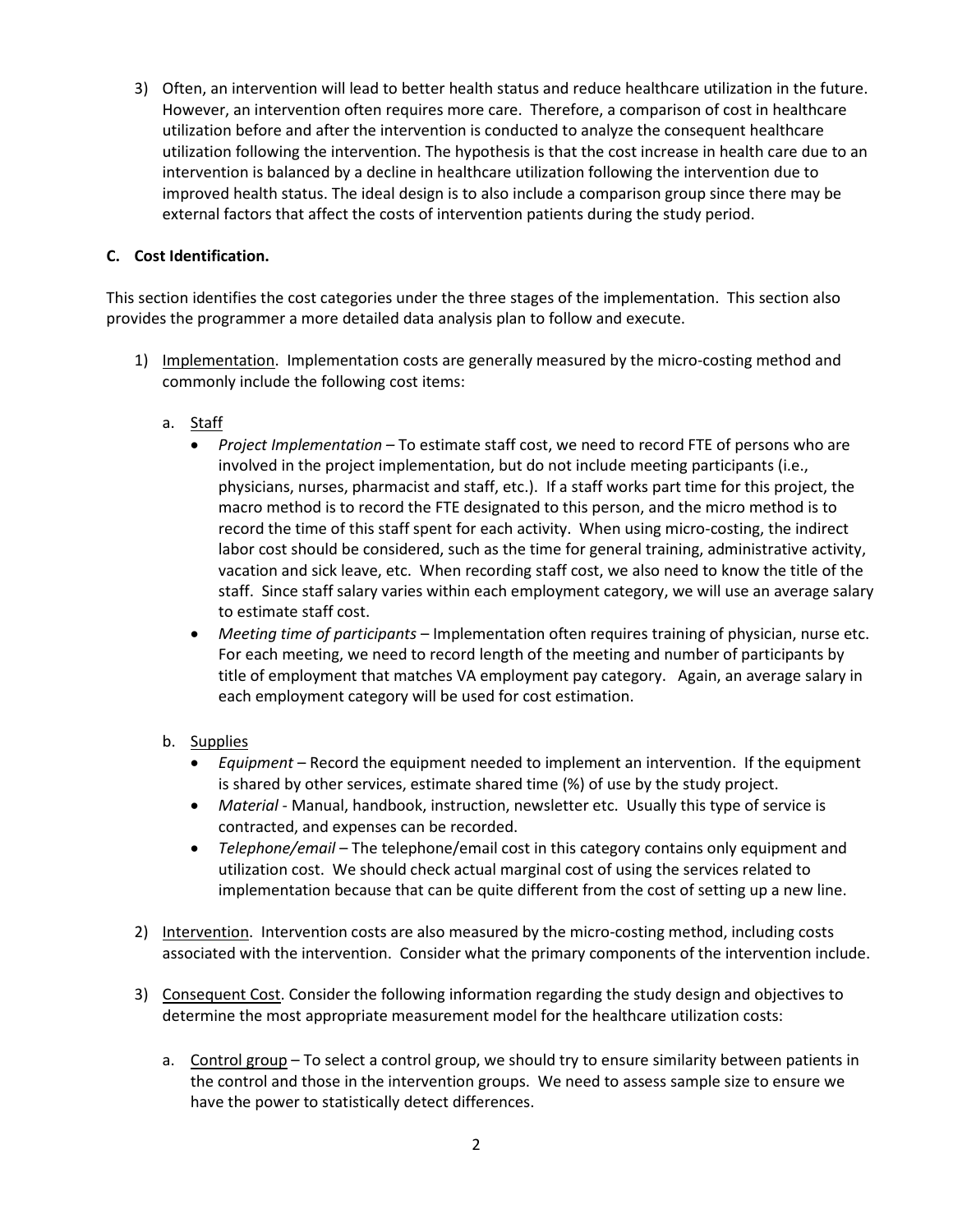- b. Length of the study period We need to determine an appropriate period pre-and post the intervention. In many cases, healthcare utilization during the intervention period should also be analyzed because utilization is often increased due to the intervention.
- c. Relevant category of healthcare utilization A study subject often has multiple health conditions and some are not related to the intervention. Therefore, if possible we should separate medical care utilized due to the health condition related to the intervention from the care needed for other conditions, but this may not always be possible.
- d. Variation in medical treatment It has been observed that medical care varies by regions although the variation in VA is smaller than the private sector. We need to look at the regional effects when reporting the cost from a national perspective. We will control the variation effects from two perspectives: the net impact of the intervention and the BIA from national implementation. The purpose of conducting a cost consequent analysis is to measure potential savings in healthcare utilization due to improved health status from the intervention. The cost impact varies by region due to regional variation in practice patterns. We will use the differencein-difference method to exclude regional variation and obtain the net cost impact of the intervention. We will then compare costs between the intervention and the control groups as well as before and after the intervention. To report the national impact of the intervention on healthcare utilization, we will add the variance in healthcare utilization across regions to the net cost impact on healthcare utilization following intervention.

## **D. Cost Analysis Methodology**

- 1) Determine activities that should be included in cost analysis (Tables 1 to 2).
- 2) Choose a cost measurement method for each activity.
- 3) Determine the necessary factors for consequent cost analysis.
- 4) Develop a consequent cost analysis method.
- 5) Complete a cost analysis plan.
- 6) Data collection
- 7) Data analysis
- 8) Report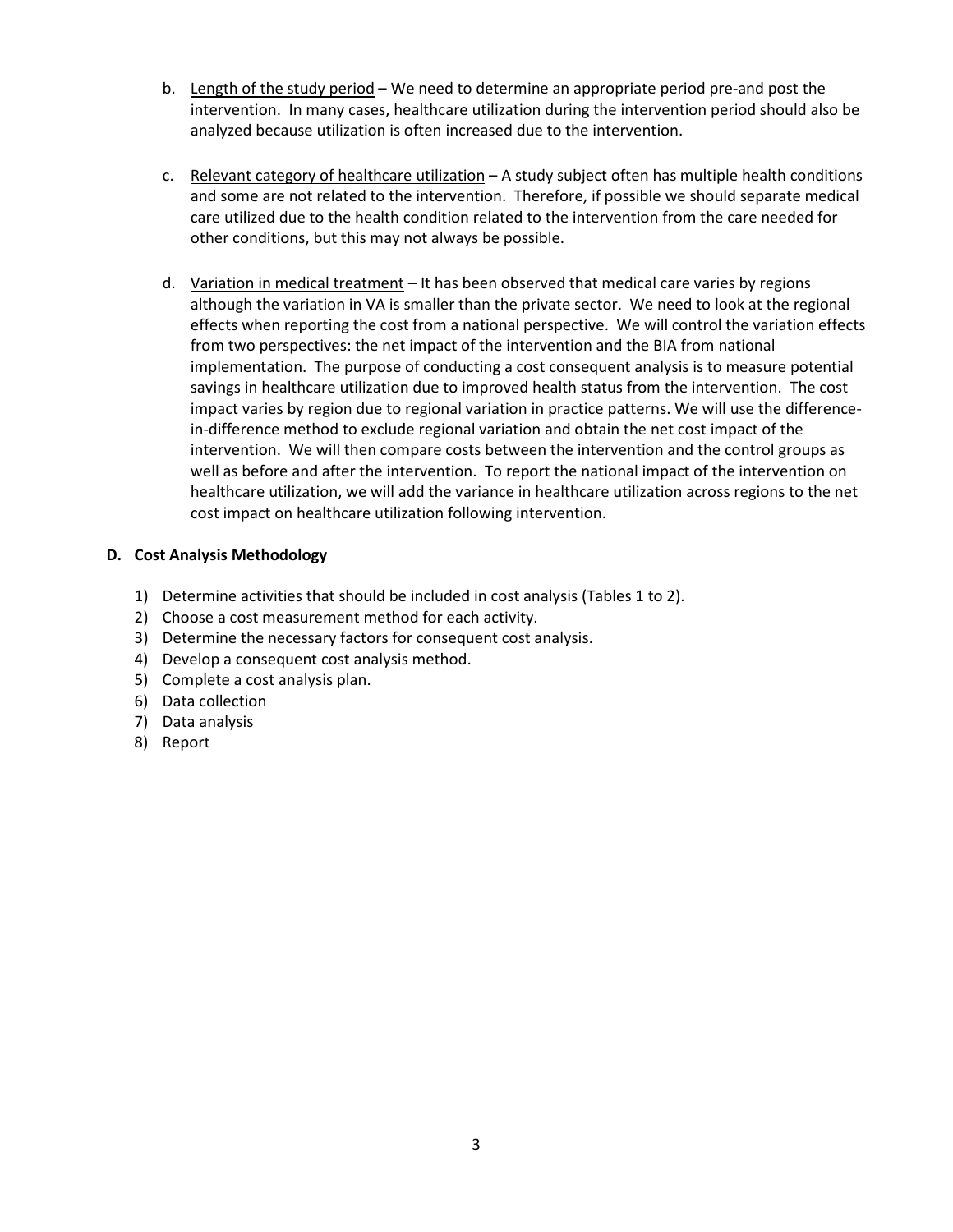# **Table 1. Activity of Implementation Cost**

| <b>Activity</b> | <b>Description</b> | <b>STAFF</b>                          |                                                             |                                                                                         | <b>SUPPLIES</b> |                 |                                                                             | <b>OTHER</b> |
|-----------------|--------------------|---------------------------------------|-------------------------------------------------------------|-----------------------------------------------------------------------------------------|-----------------|-----------------|-----------------------------------------------------------------------------|--------------|
|                 |                    | <b>Total</b><br><b>Staff</b><br>(FTE) | Length<br><b>of</b><br><b>Staff</b><br><b>on</b><br>Project | <b>Meeting</b><br>Time of<br><b>Participants</b><br>by<br><b>Employment</b><br>Category | Equipment       | <b>Material</b> | Telephone/<br><b>Email time</b><br>(project<br>specific to<br>all patients) | Other        |

# **Table 2. Activity of Intervention Cost**

| <b>Activity</b> | <b>Description</b> | <b>STAFF</b>                          |                                                      | <b>SUPPLIES</b>                                                                         |           |                 | <b>OTHER</b>                                                                |       |
|-----------------|--------------------|---------------------------------------|------------------------------------------------------|-----------------------------------------------------------------------------------------|-----------|-----------------|-----------------------------------------------------------------------------|-------|
|                 |                    | <b>Total</b><br><b>Staff</b><br>(FTE) | Length<br><b>of</b><br><b>Staff</b><br>on<br>Project | <b>Meeting</b><br>Time of<br><b>Participants</b><br>by<br><b>Employment</b><br>Category | Equipment | <b>Material</b> | Telephone/<br><b>Email time</b><br>(project<br>specific to<br>all patients) | Other |

## **Table 3. Downstream Cost Considerations (VA perspective)**

|                               | Time periods               |                             |  |  |
|-------------------------------|----------------------------|-----------------------------|--|--|
| Cost category                 | months pre<br>intervention | months post<br>intervention |  |  |
| Total Inpatient Costs*        |                            |                             |  |  |
| <b>Medicine</b>               |                            |                             |  |  |
| Mental health & SUD treatment |                            |                             |  |  |
| Other                         |                            |                             |  |  |
| Total Outpatient Costs**      |                            |                             |  |  |
| <b>Outpatient Medicine</b>    |                            |                             |  |  |

\*Use table 3a to assign inpatient care to a category.

\*\*Use table 3b to assign outpatient care to a category.

All care should be listed as a category.